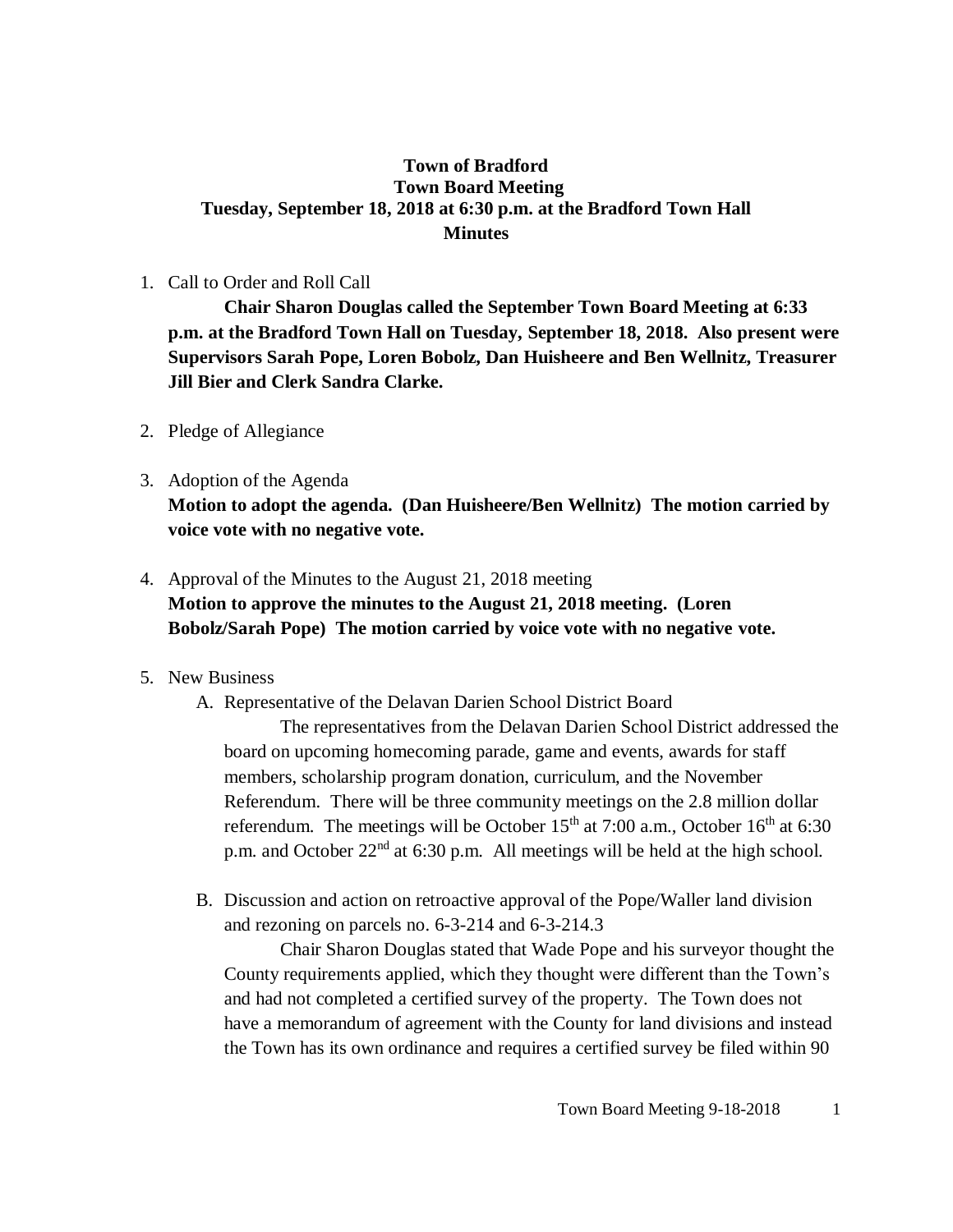days of approval. They had been notified several times of this requirement and it had not been met. Wade Pope presented a certified survey at the meeting.

**Motion to retroactively reapprove the Waller/Pope land division and rezoning of parcels no. 6-3-214.3 and 6-3-214. (Ben Wellnitz/Dan Huisheere) The motion carried by voice vote with no negative vote**

The clerk signed the certified survey and reminded Wade Pope that the other signatures needed to be obtained, the certified survey had to be recorded and a copy needed to be returned to the Town.

- C. Discussion and action on 2019 Attorney Retainer **Motion to approve the attorney retainer for 2019. (Loren Bobolz/Sarah Pope) The motion carried by voice vote with no negative vote.**
- D. Discussion and action on property foreclosed by delinquent taxes

**Three parcels have gone into foreclosure. The municipalities that foreclosed property is in have the option to purchase the property before the Sheriff's sale. Municipalities can purchase them and then be able to control what happens to the properties. The treasurer explained that each year the taxes are unpaid the property owner is given a lien certificate and after three years the County can foreclose. So it has been four years and last year the judge said to foreclose. The County sent a certified letter to the property owners. If the Town pays the back taxes and the \$500 per parcel fee by the morning of October 3rd the Town can own it, otherwise it will go to public auction on October 5th. It cannot be sold back to the previous property owners.**

**The board decided to meet at the property to view it at 5:30 p.m. on Wednesday.**

E. Discussion of Dept. of Administration letter regarding items available to municipalities from state contracts with suppliers

**The letter was reviewed**.

F. Discussion and action on report by Fire District Representative and Fire District Budget

Town Board Meeting 9-18-2018 2 Loren Bobolz reported that they are billing the insurance companies for calls to increase the revenues. The Fire Chief salary was increased in the proposed budget to \$30,000 per year. Debt had been rolled in to the engine. Sharon Douglas reported that in addition to the \$102,952.00 for the Operational Budget the Fire Department is requesting an additional \$12,363.00 towards their Capitol Requests. She added that under Item 5. Building Improvements Chief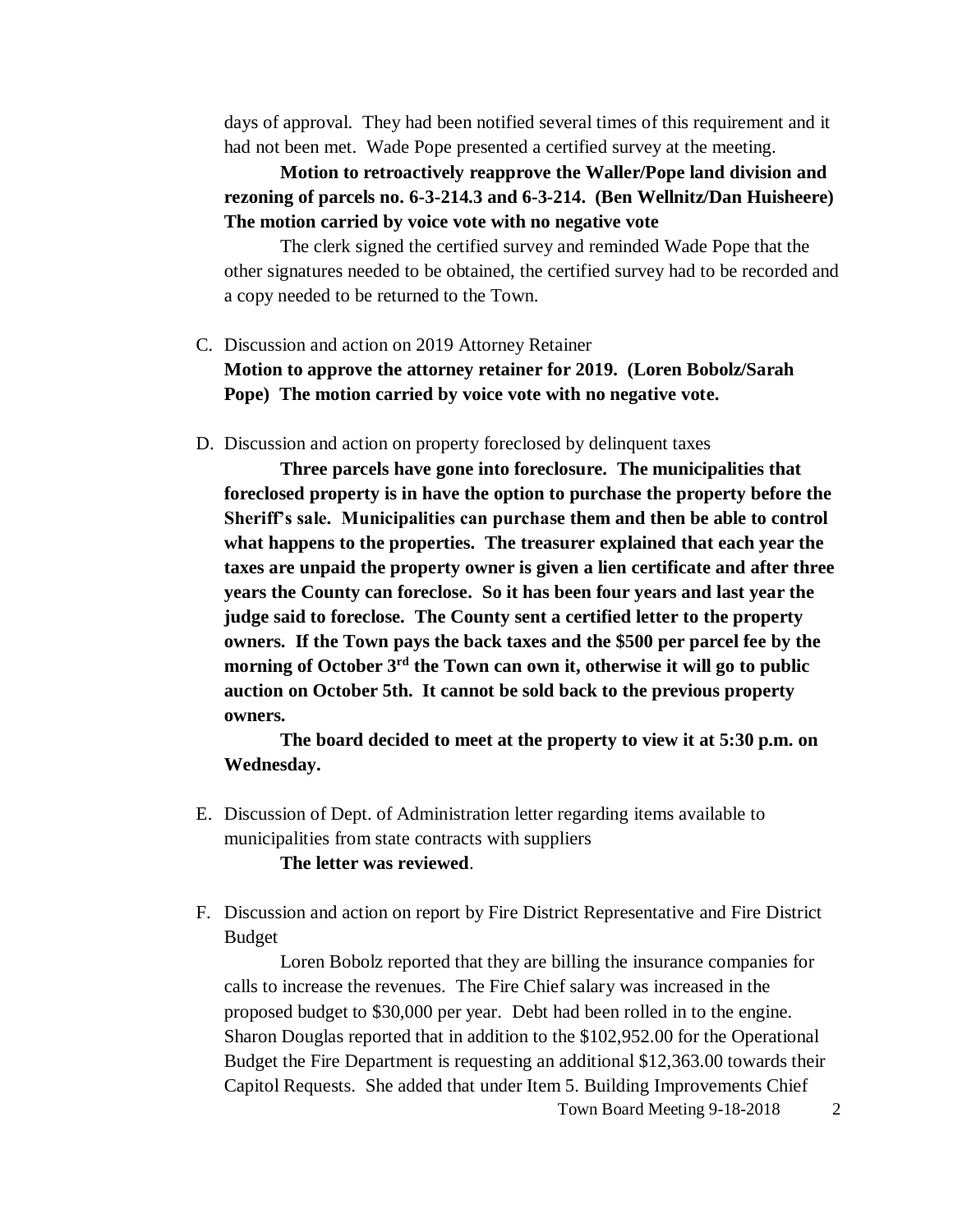Wright had stated that the \$5,000 would go toward a roof leak, the metal on the front of the building is rusting at ground level and the brick on the building needs mortar work. Included in the Capital Requests is \$25,000 to reduce the debt. **Motion to approve the Operational Budget for the Clinton Fire District. (Dan Huisheere/Sarah Pope) Roll Call Vote: Sarah Pope, "Yes." Loren Bobolz, "Yes." Dan Huisheere, "Yes." Ben Wellnitz, "Yes." Sharon Douglas, "Yes." The motion carried unanimously.**

**Motion to approve the Capitol Requests. (Sarah Pope/Ben Wellnitz) Roll Call Vote: Sarah Pope, "Yes." Loren Bobolz, "Yes." Dan Huisheere, "Yes." Ben Wellnitz, "Yes." Sharon Douglas, "Yes." The motion carried unanimously.**

### G. Discussion and action on Zoning Officer Report

**MZIS issued the following: a permit to Kim Howarth at 1847 S. Kemp Rd. for a new water heater, a permit to Steve Damon at 11835 E. Minkey Rd. for a high tunnel greenhouse, a permit to Mark and Diane Herr for a detached garage at 9935 E. Waite Rd., a permit to Tracy & Edward Phifer at 9005 E. Rye Drive for a zoning and building permit for a garage addition, and a permit to Peter & Rebecca Ligman at N3697 Clowes Rd. for a zoning, building and electrical permit for a 2 story garage.**

#### H. Discussion and action on Supervisors' evaluation of their sections of roads

**It was suggested that next year the supervisors check their sections of roads after each mowing. Sharon Douglas reported that she had met with Bryce Nass and he will cut the overhanging limbs and the dead tree on E. Minkey Road starting at Fire No. 12035 and going east. He stated that he plans to do the rest of the areas requested in the winter. Dan Huisheere will speak to the property owner at the southwest corner of Creek and Carvers Rock Road intersection to have him remove the wood that was left in the right of way.**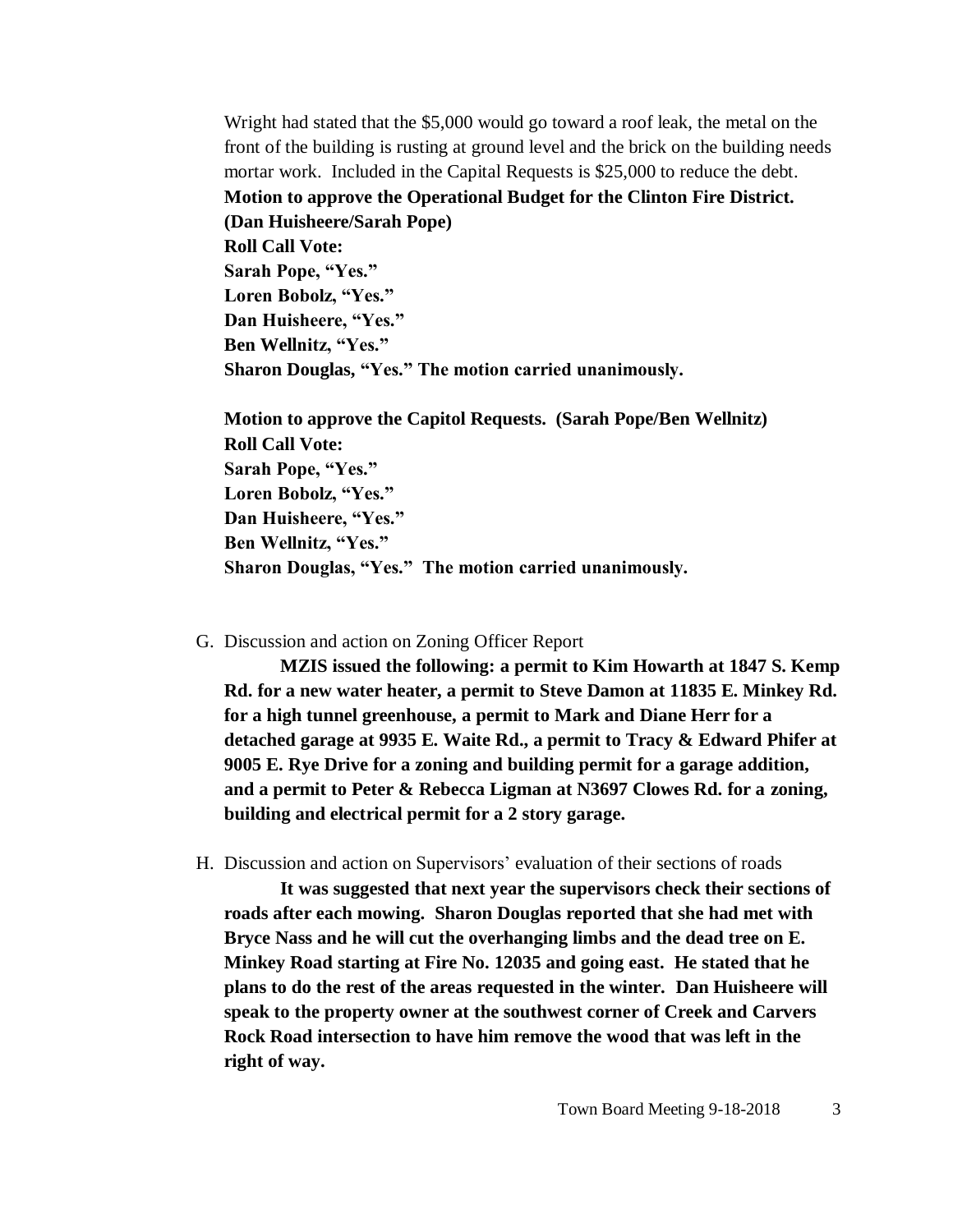I. Discussion and action on roadwork, including but not limited to tree trimming, culvert repair and replacement, ditching, shouldering, maintenance including replacement of signs and posts, paver repair, pot hole filling, Creek Road and Emerald Grove Bridge Projects

**Chair Sharon Douglas reported that she and the clerk had completed the Highway Certification. Sharon Douglas reported that she had received the crash report from Rock County and the clerk has sent a letter billing the motorcyclist \$125.00 for the sign damage on Avalon Road. Chair Sharon Douglas reported that the engineers, MSI Professional Services, were out at the Emerald Grove Road Railroad Bridge last week to look things over. The Town has received the restitution that the Town requested of the court for the damage to the road signs on O'Riley Road and a letter of the disposition from the Victim-Witness Program.**

**Chair Sharon Douglas reported that the State has replied to the engineering firm for the Creek Road Railroad Bridge replacement, that they will not allow an at-grade crossing.**

**Crack Filling will be done this coming week but the area of Creek Road previously scheduled will be deducted since it was chip sealed.** 

J. Discussion and action on Town Hall Repair Committee Report

# **Appreciation was expressed for the new concrete steps and pad that Loren Boboolz and Dan Huisheere have installed.**

- K. Discussion and action on approval of Driveway Permit Applications There were no applications.
- L. Discussion and action on approval of Utility Permit Applications There were no applications.
- M. Discussion and action on the 2019 Preliminary Budget

**The 2019 Preliminary Budget was reviewed. Motion to approve the budget to propose. (Loren Bobolz/Ben Wellnitz) The motion carried by voice vote with no negative vote.**

N. Discussion and action on 5-Year Capital Improvement Plan

**The board discussed possible future projects to include in the 5-year Capital Improvement Plan. In 2019 Emerald Grove Road from Larsen Road to Creek Road and Creek Road from Emerald Grove Road west to the La Prairie Townline will be due for chip sealing. The Town applied for and received a TRID Project for replacement of the large culvert on Creek Road**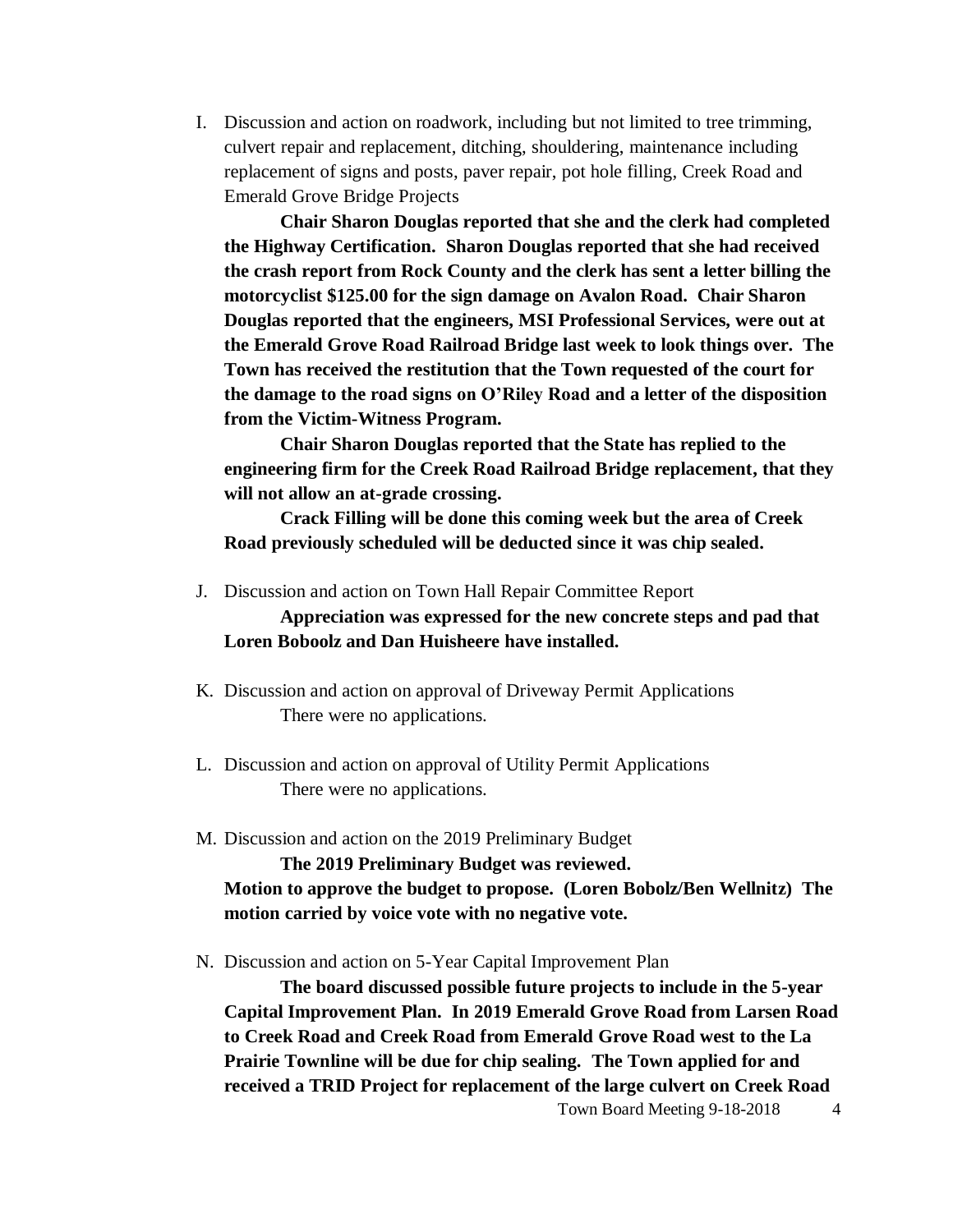**just west of Carvers Rock Road and reconstruction of the intersection of Creek and Carvers Rock Road. The culvert just west of Carvers Rock Road on Creek Road will be replaced in 2019 with State TRID funding and County Bridge and Culvert Aid and the intersection will be reconstructed with the State TRID funding.** 

**The Creek Road Railroad Bridge is scheduled for replacement in 2020 and following the replacement the portion of Creek Road east of the bridge will need pulverizing and reconstruction. Tree removal east of the bridge and possible replacement of the three culvert east of the bridge may be scheduled for 2019.**

- 6. Citizen Participation None.
- 7. Announcements and Reports
	- **a. The October Town Board meeting will be held on Tuesday, October 16, 2018 at 6:30 p.m. at the Bradford Town Hall.**
	- **b. There was no Rock County Sheriff's Report.**
	- **c. The WTA Rock County Unit meeting will be held on Thursday, September 20, 2018 at 7:00 p.m. at the Town Avon Hall, Beloit Newark Road at east village limits of Avon.**
- 8. Treasurer's Report

**Motion to approve the Treasurer's Report. (Ben Wellnitz/Dan Huisheere) The motion carried by voice vote with no negative vote.**

9. Bills for Approval

Chair Sharon Douglas reported that Danya Ward who is a Spanish teacher at Parker High School had translated the ordinance on the mobile home park into Spanish and it had taken four hours to complete. Chair Sharon Douglas asked the Board if they would like to compensate Danya Ward for her work.

**Motion to give Danya Ward \$100 for translation of the ordinance into Spanish. (Loren Bobolz/Dan Huisheere) The motion carried by voice vote with no negative vote.**

**Motion to approve the bills for payment with the addition of the \$100 for Danya Ward and \$791 to Dalmaray for the concrete steps and pad. (Loren Bobolz/Dan Huisheere) The motion carried by voice vote with no negative vote.**